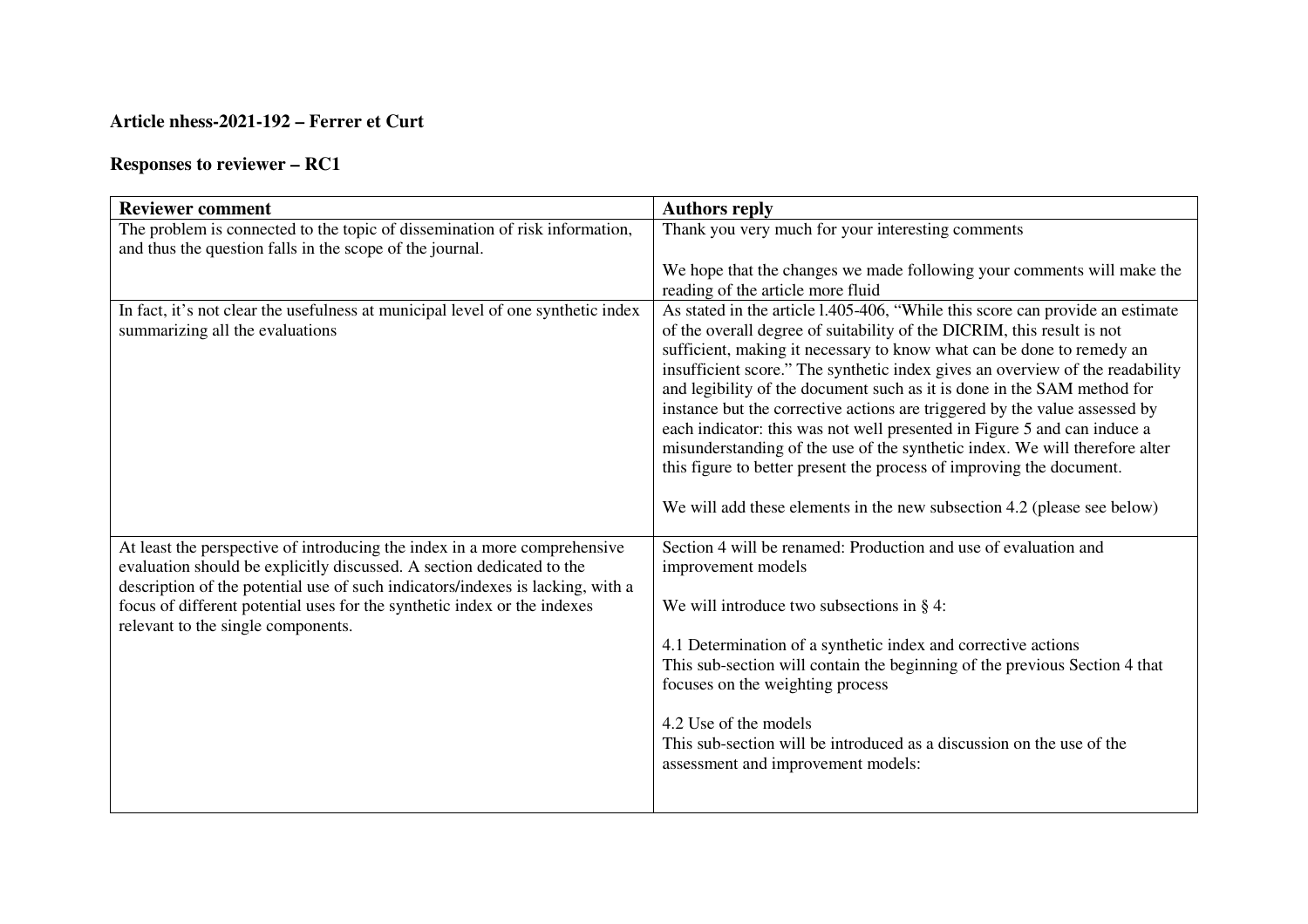| The proposed approach makes use of a huge set of indicators $(114)$ for the<br>evaluation of a single document. Considering also that readability and<br>legibility shouldn't be the only elements taken into account when evaluating<br>the suitability of the document for informing the public, this high number of<br>required evaluations could be detrimental for the use of the approach. Please<br>discuss this in the new section (see previous comment); it could be helpful to<br>have the indication of the mean time required for compiling the indicators<br>for one DICRIM. | As indicated above, 112 (not 114 - it was an error) indicators were needed<br>to evaluate a DICRIM considering one natural risk and one technological<br>risk. This number may seem high, but the scoring is quick because the<br>indicator grids guide it precisely. Moreover, for some documents, certain<br>headings are missing altogether. In the end, for the validation sessions, the<br>time taken by the assessors was between 45 and 60 min depending on the<br>content of each heading.<br>As it is not possible to have a precise idea of the readability and legibility of<br>the document due to their evaluation by 112 indicators, a synthetic score is<br>relevant such as it is done in the SAM method for instance. Moreover, it is<br>possible to provide an overall form rating and an overall content rating so<br>that the user knows whether the readability or the legibility is the most<br>problematic (Figure 4/Model for evaluating the suitability of the DICRIM by<br>aggregating indicators will be completed by indicating a form index and a<br>content index). If these synthetic indexes give an overview of the readability<br>and legibility of the document, the corrective actions are necessarily<br>triggered by the value assessed by each indicator: at the end, the user obtains<br>a list of actions to improve the document.<br>The associations and communities (Town Hall and Prefecture) we met were<br>receptive to our approach and our results, considering them relevant.<br>It should also be noted that the model remains scalable and can be<br>completed, refined and/or improved without the need for major changes in<br>the body of the model. |
|--------------------------------------------------------------------------------------------------------------------------------------------------------------------------------------------------------------------------------------------------------------------------------------------------------------------------------------------------------------------------------------------------------------------------------------------------------------------------------------------------------------------------------------------------------------------------------------------|-------------------------------------------------------------------------------------------------------------------------------------------------------------------------------------------------------------------------------------------------------------------------------------------------------------------------------------------------------------------------------------------------------------------------------------------------------------------------------------------------------------------------------------------------------------------------------------------------------------------------------------------------------------------------------------------------------------------------------------------------------------------------------------------------------------------------------------------------------------------------------------------------------------------------------------------------------------------------------------------------------------------------------------------------------------------------------------------------------------------------------------------------------------------------------------------------------------------------------------------------------------------------------------------------------------------------------------------------------------------------------------------------------------------------------------------------------------------------------------------------------------------------------------------------------------------------------------------------------------------------------------------------------------------------------------------------------------|
|--------------------------------------------------------------------------------------------------------------------------------------------------------------------------------------------------------------------------------------------------------------------------------------------------------------------------------------------------------------------------------------------------------------------------------------------------------------------------------------------------------------------------------------------------------------------------------------------|-------------------------------------------------------------------------------------------------------------------------------------------------------------------------------------------------------------------------------------------------------------------------------------------------------------------------------------------------------------------------------------------------------------------------------------------------------------------------------------------------------------------------------------------------------------------------------------------------------------------------------------------------------------------------------------------------------------------------------------------------------------------------------------------------------------------------------------------------------------------------------------------------------------------------------------------------------------------------------------------------------------------------------------------------------------------------------------------------------------------------------------------------------------------------------------------------------------------------------------------------------------------------------------------------------------------------------------------------------------------------------------------------------------------------------------------------------------------------------------------------------------------------------------------------------------------------------------------------------------------------------------------------------------------------------------------------------------|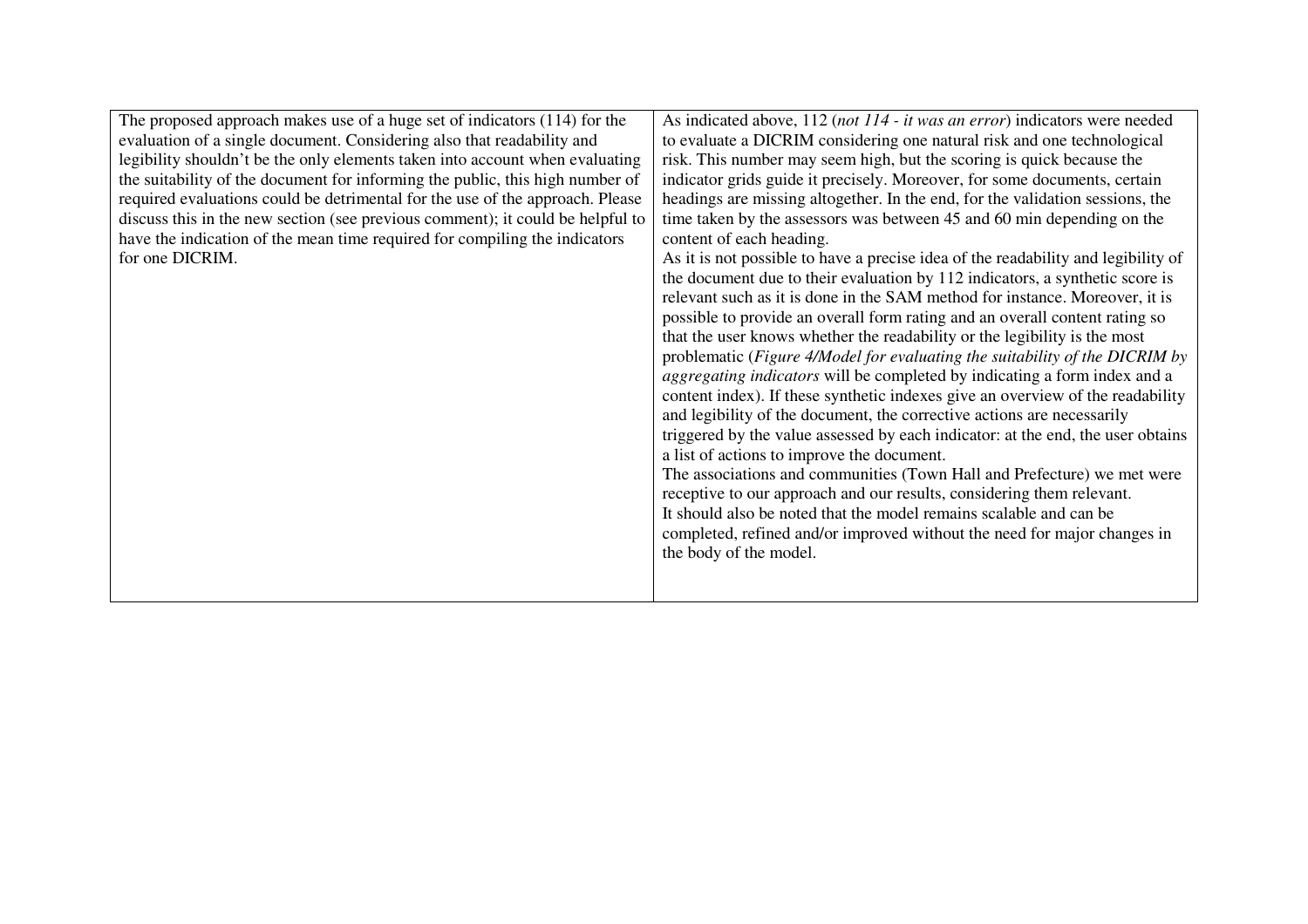|                                                                                                                                                    | Agregation<br>operator<br>CI: Component<br>Indicator<br><b>FEEDBACK</b><br><b>SUITABILITY SCORE</b><br>SI: System<br>Indicator<br>Weighted<br>Weighted<br>Weighted<br>average<br>average<br>average<br>Content Index<br>Form Index<br>$CI2 = $<br>$CI1 = $<br>$Clk = $<br>$CIn = $<br>$Cly = $<br>$Clz = $<br>$SI1 = $<br>$SI2 = $<br>$SI13 = $<br>Component 2<br>Component x<br><b>Entire Document</b><br>Component 1<br>Proposal for Figure 4                                                                                                                                                                                                        |
|----------------------------------------------------------------------------------------------------------------------------------------------------|--------------------------------------------------------------------------------------------------------------------------------------------------------------------------------------------------------------------------------------------------------------------------------------------------------------------------------------------------------------------------------------------------------------------------------------------------------------------------------------------------------------------------------------------------------------------------------------------------------------------------------------------------------|
| The authors cite an approach already common in other contexts, without<br>giving details about it.                                                 | More information will be given on the SAM method to clarify what are the<br>main innovations:<br>The SAM method is much more elaborated than readability formulas. It<br>assesses 22 factors related [], Appropriateness. For instance, "purpose is<br>evident", "content about behaviour", "scope is limited" and "summary or<br>review included" refer to Content factor. Each indicator is assessed on a<br>same scale ranging from 0 (not suitable rating) to 2 (superior rating). The<br>final score corresponds to the sum of the value affected to the whole set of<br>factors divided by 44 corresponding to the maximum possible total score. |
| It's highlighted that such an approach has not been applied to the risk<br>information context, but it should be made clearer where the innovation | A summary sentence was effectively missing at the end of § 1.3. We will<br>add the following:                                                                                                                                                                                                                                                                                                                                                                                                                                                                                                                                                          |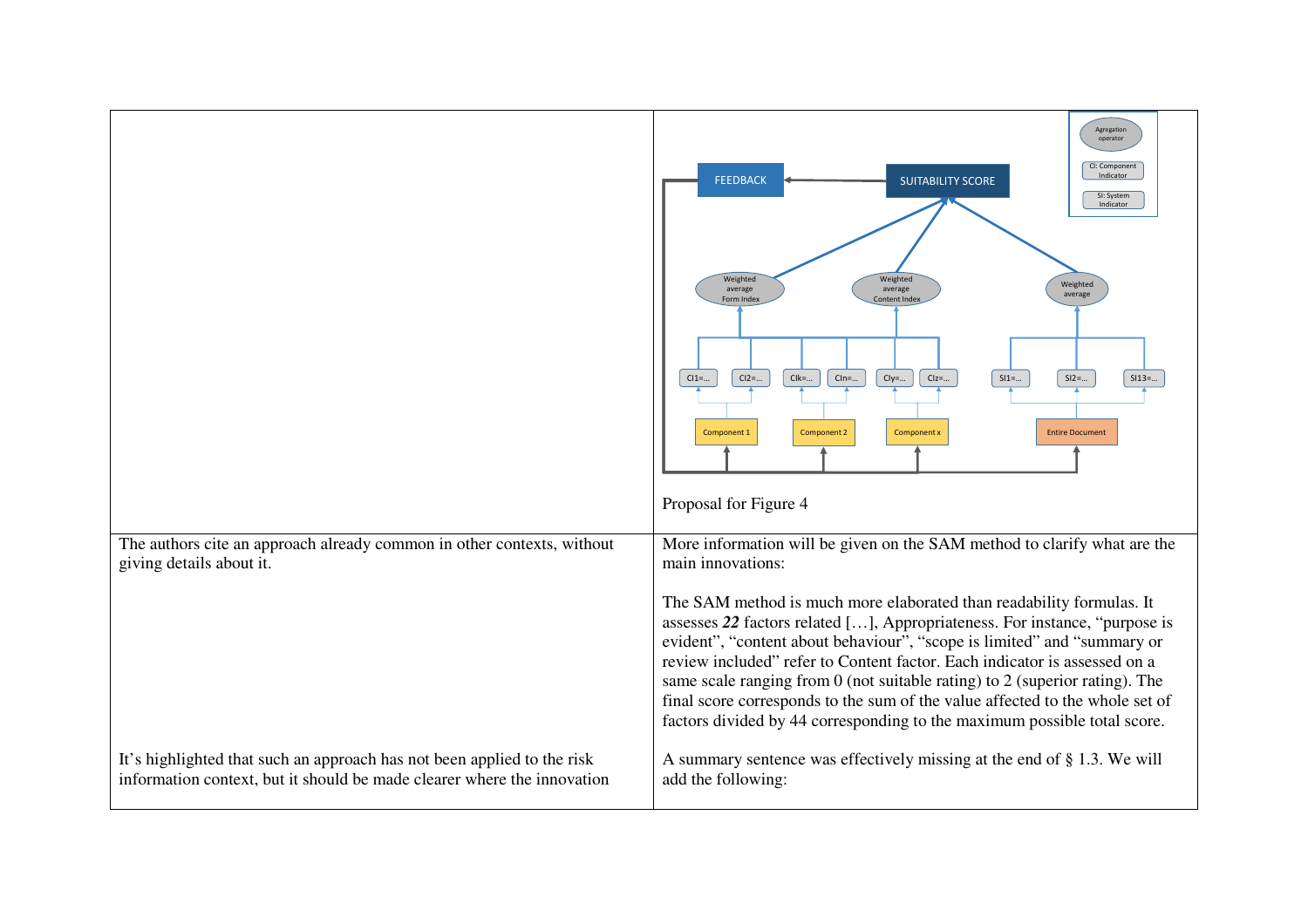| stands (e.g. adaptation of the approach, identification of proper indicators,<br>identification of sections of the document to be analyzed)                                                                                                                                                                                                                                                                                                                   | There is currently no method that combines the analysis of the form and<br>content of a document dedicated to the communication of major risks,<br>capable of evaluating cartographic representations and photos at two levels:<br>the entire document and sections of documents. It is a question of adapting<br>certain indicators existing in the literature but also of formalising its own<br>indicators adapted to the two levels.                                                                                                                                                                                                                                                                                                                                             |
|---------------------------------------------------------------------------------------------------------------------------------------------------------------------------------------------------------------------------------------------------------------------------------------------------------------------------------------------------------------------------------------------------------------------------------------------------------------|--------------------------------------------------------------------------------------------------------------------------------------------------------------------------------------------------------------------------------------------------------------------------------------------------------------------------------------------------------------------------------------------------------------------------------------------------------------------------------------------------------------------------------------------------------------------------------------------------------------------------------------------------------------------------------------------------------------------------------------------------------------------------------------|
| The sources for providing the definition of the indicators and defining their<br>milestones, the authors indicate that several sources can be used. Although,<br>a clear indication of which specific sources have been used for each<br>indicator should be provided at least as supplement material                                                                                                                                                         | We will add a table providing the types of source used for each detection<br>element. We will make this table from the detection elements rather than<br>from the indicators because there are redundancies in the indicators. Indeed,<br>the same type of indicator is used for several components: for example, CI10<br>(Table 4) and CI34 (Table 5) come from the detection element "Elements"<br>represented by the photo" (Table 3). The same sources were used for these<br>indicators, in relation to the initial detection element.                                                                                                                                                                                                                                          |
| Among such sources, the authors indicate a database with about fifty<br>DICRIMs as potential sources for extrapolating the structure of the<br>indicators [page 8, lines 207-209]. The approach is not very clear, and it can<br>give the idea that they are based on the average scores or description of the<br>analyzed documents. If this is the case, the specific indicator would not<br>describe the suitability of the document, but only its ranking | Elements will be added to specify how the DICIRM database was used to<br>build the indicators:<br>This database of DICRIMs made it possible to identify concrete practices<br>(e.g. types of photos present, colour or typography of texts, vocabulary used,<br>etc.) serving as examples or counter-examples to describe the references<br>associated with the possible values assigned to the indicators. For example, a<br>census of the type of photos was made in the 50 DICRIMs for the section<br>"Presentation of the risk" and this list was used to define the references for<br>the indicator CI34 (Table 5): photograph of the phenomenon, damage,<br>structural protection measures, city, issues. Thus these were used to describe<br>the suitability of the document. |
| Still referring to the database of the DICRIMs, it's not clear if these are the<br>documents used for the verification phase, thus not allowing a proper<br>evaluation of the soundness of such a phase                                                                                                                                                                                                                                                       | The documents used during the validation phase were not included in the<br>database of DICRIMs                                                                                                                                                                                                                                                                                                                                                                                                                                                                                                                                                                                                                                                                                       |
| When introducing the groups of experts involved in different phases, the<br>indication of each one's years of experience is a bit funny; it could be                                                                                                                                                                                                                                                                                                          | The reference to the experts' years of experience will be removed in favour<br>of information on the reasons why we chose these experts:                                                                                                                                                                                                                                                                                                                                                                                                                                                                                                                                                                                                                                             |